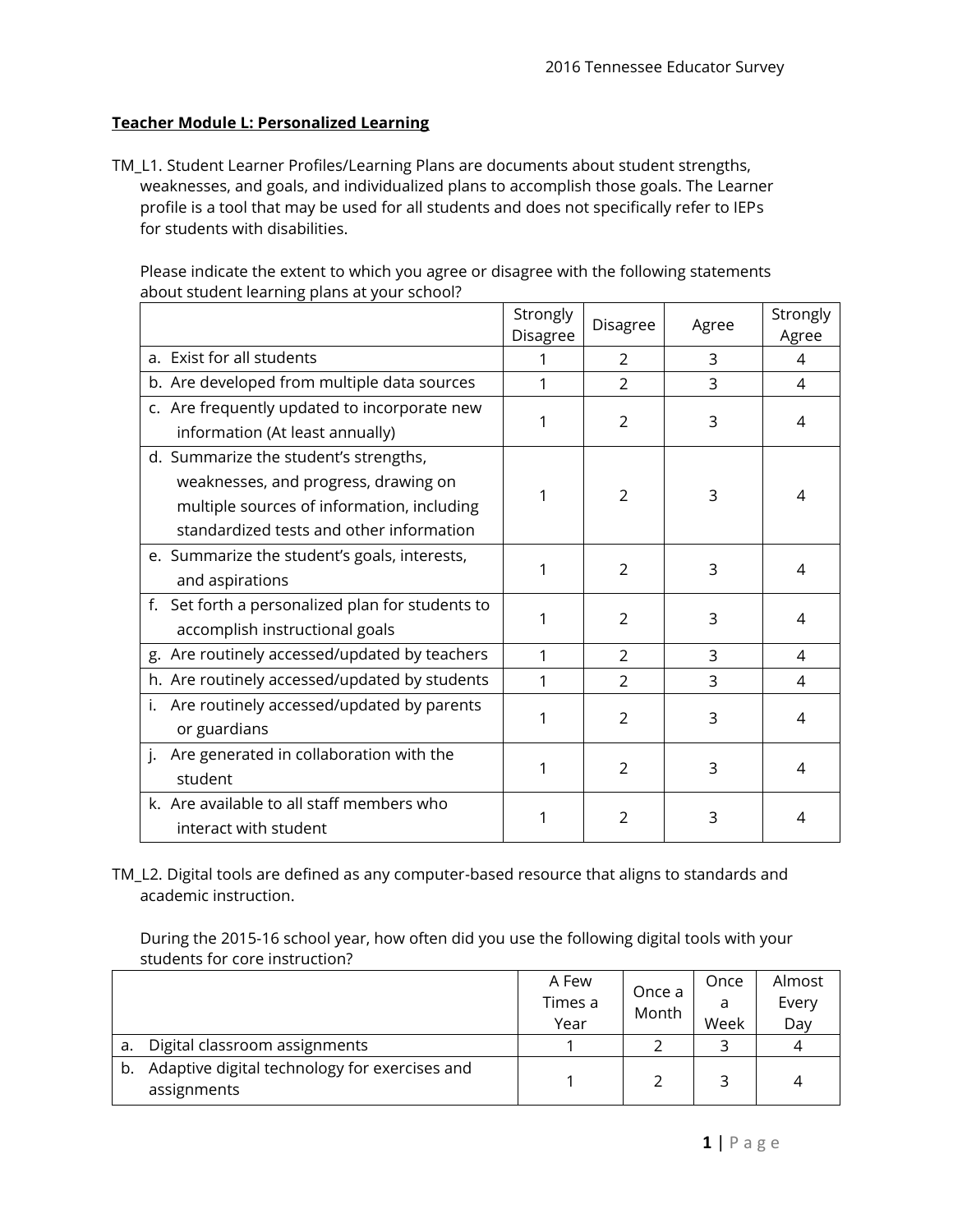|    | Digital support tools (such as Excel, Google Docs) |  |  |
|----|----------------------------------------------------|--|--|
|    | Digital games                                      |  |  |
| e. | Digital tutorials and/or lessons, including video  |  |  |
|    | Search/discovery tools (such as Google)            |  |  |

TM\_L3. Please indicate the extent to which you agree or disagree with the following statements about teachers in your school and personalized learning.

|                                                                                                                                                             | Strongly<br>Disagree | Disagree       | Agree | Strongly<br>Agree |
|-------------------------------------------------------------------------------------------------------------------------------------------------------------|----------------------|----------------|-------|-------------------|
| a. Teachers have the skills to select and apply<br>technologies and digital content based on the<br>needs of individual learners.                           |                      | $\mathfrak{p}$ | 3     | 4                 |
| b. Teachers have skills to seamlessly integrate<br>and support their use of digital content.                                                                |                      | $\mathfrak{p}$ | 3     | 4                 |
| c. Teachers allow students to select personalized<br>learning paths based on learning differences                                                           |                      | $\mathfrak{p}$ | 3     |                   |
| d. Teachers have the resources and support to<br>select and apply technologies and digital<br>content based on the needs of the individual<br>learners.     |                      | $\mathcal{P}$  | 3     | 4                 |
| e. Teachers have access to rigorous, aligned<br>professional development opportunities to<br>support their use of digital content in<br>curriculum designs. |                      | $\mathfrak{p}$ | 3     |                   |

TM\_L4. Please indicate the extent to which you agree or disagree with the following statements about students in your school and personalized learning.

|                                                                                                                                                           | <b>Strongly</b><br>Disagree | <b>Disagree</b> | Agree | Strongly<br>Agree |
|-----------------------------------------------------------------------------------------------------------------------------------------------------------|-----------------------------|-----------------|-------|-------------------|
| a. Students frequently participate in learning<br>activities that integrate critical thinking,<br>communication, collaboration, and creativity<br>skills. |                             |                 | ∍     |                   |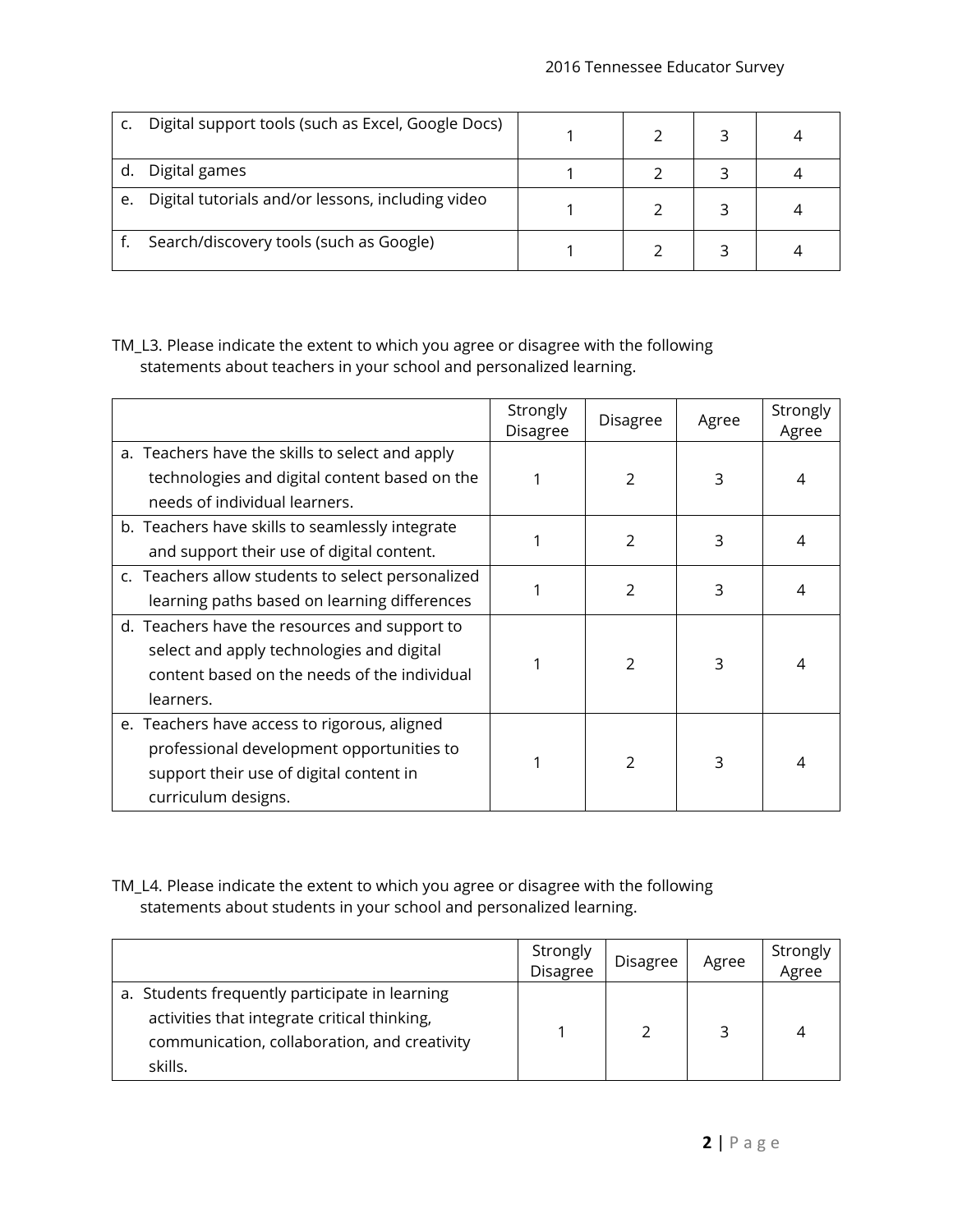| b. Students have anytime/anywhere access to digital |  |  |
|-----------------------------------------------------|--|--|
| tools with a rich variety of media types (e.g.      |  |  |
| streaming video, podcasts, animation, etc.).        |  |  |

TM\_L5. Please indicate the extent to which you agree or disagree with the following statements about leadership and support in your school in regard to personalized learning.

|                                                                                                                                                                     | Strongly<br><b>Disagree</b> | Disagree       | Agree | Strongly<br>Agree |
|---------------------------------------------------------------------------------------------------------------------------------------------------------------------|-----------------------------|----------------|-------|-------------------|
| a. School-level technological support is available<br>rapidly enough that instructional practices<br>are minimally impacted by technological<br>problems.           |                             | $\overline{2}$ | 3     | 4                 |
| b. Leadership promotes a shared vision for<br>innovation with digital, personalized learning<br>among all teachers.                                                 |                             | $\overline{2}$ | 3     | 4                 |
| c. Leadership is shared or distributed with<br>different staff members taking on leadership<br>roles with digital learning, digital content,<br>and/or instruction. |                             | $\mathcal{P}$  | 3     | 4                 |
| d. Leaders consistently model best practices in<br>the use of digital resources.                                                                                    |                             |                | 3     |                   |

TM\_L6. Please indicate the current implementation stage for each of the following in your school.

|                      | <b>Not</b><br>Implementing | Exploring | Initial<br>Stages of<br>Implemen<br>tation | <b>Fully</b><br>Implemented | Don't<br>Know |
|----------------------|----------------------------|-----------|--------------------------------------------|-----------------------------|---------------|
| a. All students have |                            |           |                                            |                             |               |
| access to a          |                            |           |                                            |                             |               |
| variety of courses   |                            |           |                                            |                             |               |
| and course           |                            | 2         | 3                                          | 4                           | 5             |
| content that         |                            |           |                                            |                             |               |
| meets their          |                            |           |                                            |                             |               |
| learning needs,      |                            |           |                                            |                             |               |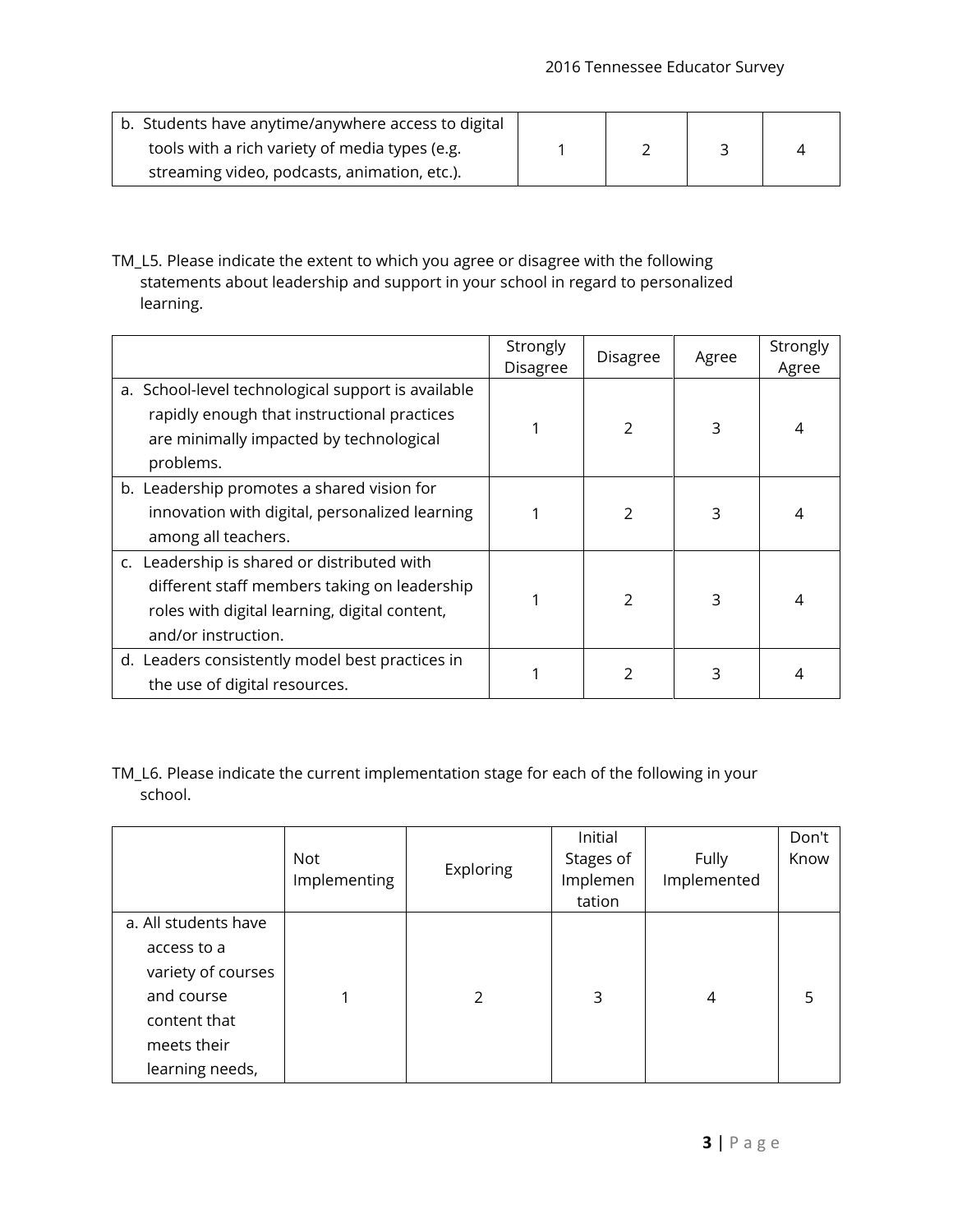| including online   |   |                |   |   |   |
|--------------------|---|----------------|---|---|---|
| courses.           |   |                |   |   |   |
| b. Teacher-created |   |                |   |   |   |
| digital content is |   |                |   |   |   |
| stored in a        |   |                |   |   |   |
| central location,  | 1 | $\overline{2}$ | 3 | 4 | 5 |
| and can be         |   |                |   |   |   |
| shared as          |   |                |   |   |   |
| appropriate.       |   |                |   |   |   |
| c. A comprehensive |   |                |   |   |   |
| learning           |   |                |   |   |   |
| management         |   |                |   |   |   |
| system (an online  |   |                |   |   |   |
| platform where a   |   |                |   |   |   |
| majority of        |   |                |   |   |   |
| instructional      |   |                |   |   |   |
| materials and      | 1 | $\overline{2}$ | 3 | 4 | 5 |
| communication      |   |                |   |   |   |
| resources are      |   |                |   |   |   |
| provided-e.g.      |   |                |   |   |   |
| Moodle,            |   |                |   |   |   |
| Blackboard,        |   |                |   |   |   |
| Canvas).           |   |                |   |   |   |

TM\_L7. In the previous question, if you indicated that you use an online platform such as Moodle, Blackboard, or Canvas. In the box below please tell us which tool you use.

TM\_L8. For which instructional purposes did you use digital tools in your classroom during the 2015-16 school year? (Please select all that apply.)

- a. Delivering instruction directly to students
- b. Diagnosing student learning needs
- c. Varying the delivery method of instruction
- d. Tailoring the learning experience to meet individual student needs
- e. Supporting student collaboration and providing interactive experiences
- f. Fostering independent practice of specific skills
- g. Conducting project based learning
- h. Content-based remediation to help students catch up
- i. Implementing instructional games
- j. Administering content-based assessments (Not including benchmark/universal screeners)